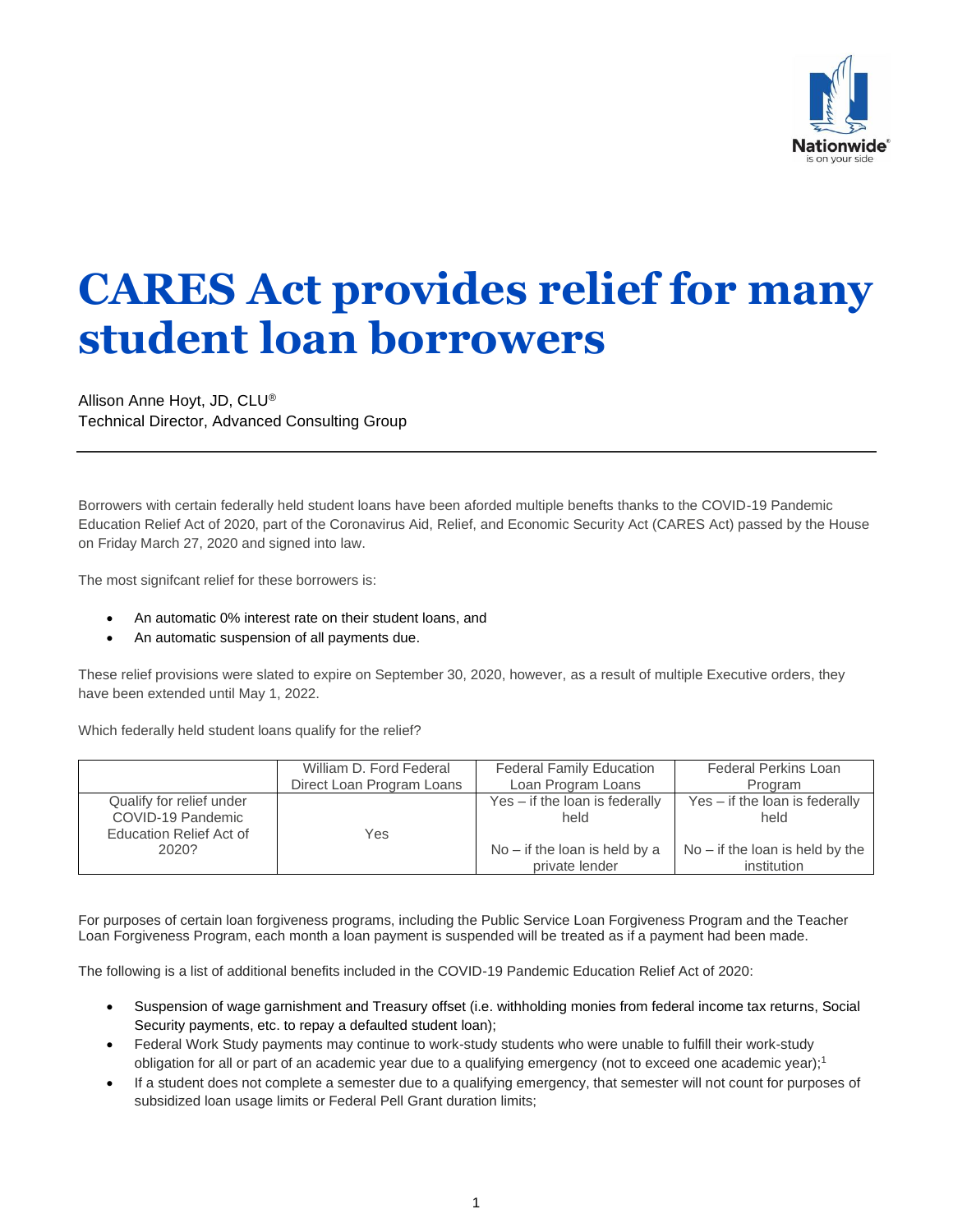- If a student withdraws from an institution of higher education as a result of a qualifying emergency, the student will not have to repay any portion of a federal grant associated with that payment period or repay a Direct loan made during the payment period;
- Institutions of higher education may award emergency financial aid grants to assist undergraduate or graduate students with unexpected expenses and unmet financial need as a result of a qualifying emergency (not to exceed \$6,495 per student in  $2021$ );<sup>2</sup>
- Teaching service that is part-time or temporarily interrupted as a result of a qualifying emergency will be considered full-time service and fulfill the service obligations under the TEACH Grant requirements;
- If the teaching service of a borrower is temporarily interrupted due to a qualifying emergency and after the temporary interruption the borrower resumes teaching services and completes a total of 5 years of qualifying teaching service, the requirement that such years of teaching service be consecutive will be waived for purposes of eligibility for Teacher Loan Forgiveness.

## **WHAT'S A BORROWER TO DO?**

*Those borrowers with federally held student loans*

This is a great opportunity for borrowers who had fallen behind to get current on their loans. Borrowers have time to save and put that money towards their student loans to pay down any accrued interest or late fees and make up any missed payments.<sup>3</sup>

However, any borrower who has been adversely financially impacted during this time (i.e. loss of a job, reduced earnings, etc.) doesn't have to do anything as far as their student loans are concerned. It's as if a "pause button" has been hit on their student loans. No interest will accrue and no payments will be due. They can pick up exactly where they left off, in February 2022.

If borrowers are struggling financially come February, here are few things they can consider at that time:<sup>4</sup>

- Changing repayment plans
- Applying for a deferment
- Applying for a forbearance

For those borrowers who were not adversely financially impacted during this time and otherwise are in a strong financial position, continuing to make monthly payments will ultimately reduce the cumulative amount repaid over the life of the loans (because the entire monthly payment will be going towards principal).<sup>5</sup>

However, for those borrowers aiming for forgiveness under the Public Service Loan Forgiveness Program, it doesn't make much sense to make any payments during this time because the legislation provides that the number of months that payments are suspended *will count* towards time in repayment. (Borrowers who qualify for Public Service Loan Forgiveness will have the remaining balance of their loans forgiven after 120 qualifying monthly payments.)

A final word of caution for all borrowers of federally held loans, particularly those who have not been adversely financially impacted during this time and are otherwise in a strong financial position: You may be bombarded with offers to refinance your student loans for a lower interest rate with a private lender. Once that occurs, poof! You have lost all the benefits of recent legislation and all the benefits (i.e. safeguards) of keeping your loans with the federal government, for example:

- Repayment plans (at least eight to choose from and many are exceptionally generous)
- Deferments
- Forbearances
- Forgiveness programs

No private lenders are offering 0% interest. Borrowers who refinance will likely be required to begin making monthly payments immediately. It may be prudent to reassess the decision to refinance your student loans in February when things have (hopefully) returned to normal.

## *Those borrowers without federally held student loans*

Those borrowers with loans from state governments or agencies, institutions of higher education, or private lenders should reach out to their lenders as soon as possible if they anticipate having trouble continuing to make their monthly student loan payments to explore all the relief possibilities offered by their lender.